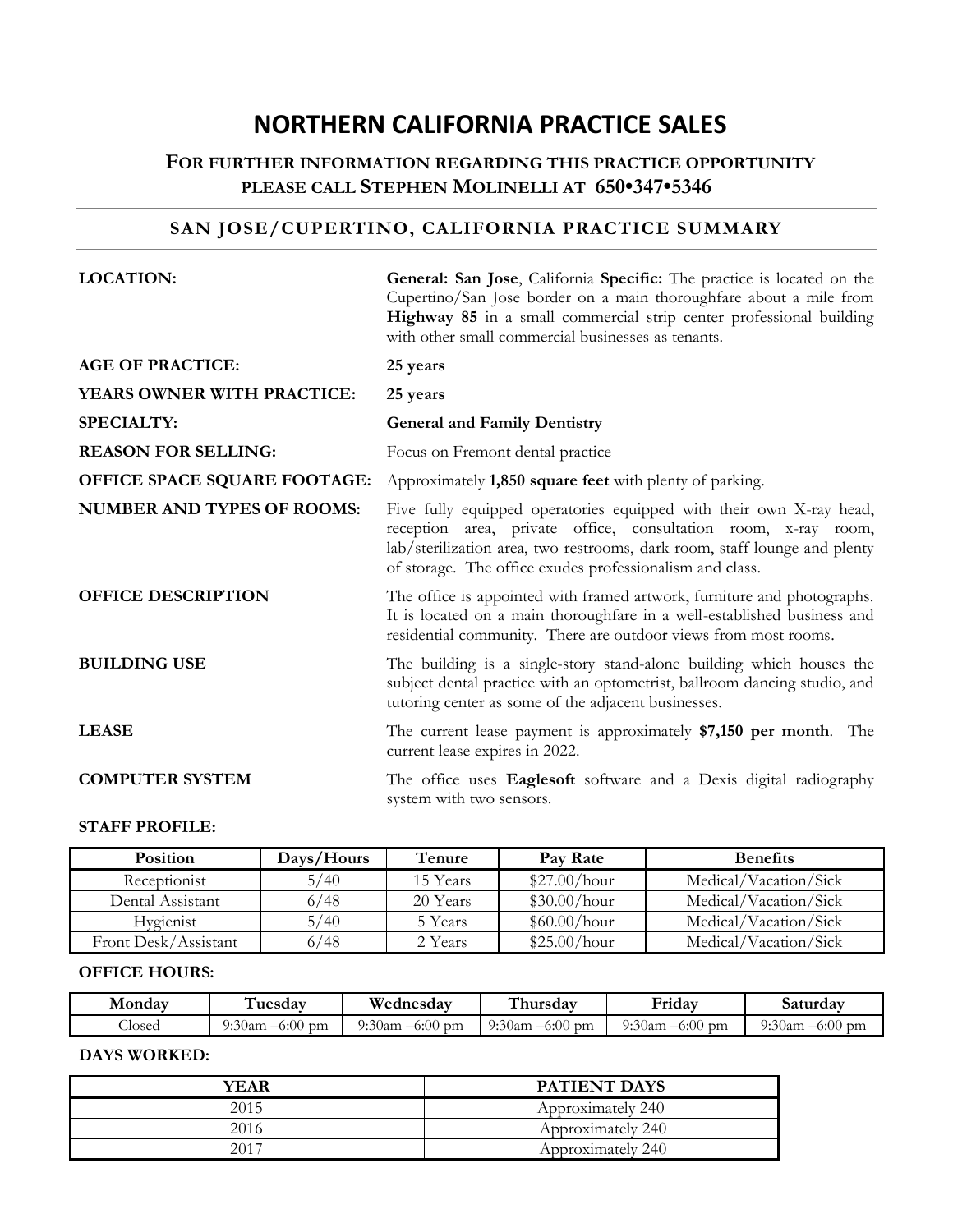**TOTAL PATIENTS: Approximately 1,500 patients seen over the last 24 months. This practice generates 8-10 new patients per month from internal marketing efforts, YELP and light advertising in Chinese** 

 **language publications.**

| CASH/INS. BREAKDOWN:            |  | $CASH: 20\%$ INSURANCE: | 80% |
|---------------------------------|--|-------------------------|-----|
| <b>SAMPLE FEES:</b>             |  |                         |     |
| PERIODIC ORAL EVALUATION        |  | \$75.00                 |     |
| BITEWINGS-FOUR FILMS            |  | \$50.00                 |     |
| PROPHYLAXIS - ADULT             |  | $$90-110.00$            |     |
| AMALGAM 2 SURFACE               |  | \$240.00                |     |
| RESIN 2 SUREACES DOSTERIOR DERM |  | \$300.00                |     |

# RESIN-2 SURFACES, POSTERIOR PERM. \$300.00 CROWN, PORCELAIN/HI NOBLE \$1,200 PERIODONTAL MAINTENANCE \$190.00 EXTRACTION \$240.00 INVISALIGN \$4,000-6,000.00

### **PRODUCTION PROFILE (PERCENT OF DOCTORS' PRODUCTION):**

| <b>CROWN AND BRIDGE</b>  | 20%   |  |
|--------------------------|-------|--|
| <b>DENTURES</b>          | $1\%$ |  |
| <b>ENDODONTICS</b>       | $1\%$ |  |
| <b>IMPLANTS</b>          | 20%   |  |
| <b>GENERAL OPERATIVE</b> | 30%   |  |
| ORAL SURGERY             | $1\%$ |  |
| <b>ORTHODONTICS</b>      | $0\%$ |  |
| PERIO/HYGIENE            | 30%   |  |

**REFERRED SERVICES: Most endodontic, orthodontic, periodontic and oral surgery cases are referred to local specialists.** 

**PPO PLANS IN PLACE: Delta Premier, Aetna, Met Life.**

**PRACTICE FEATURES: This is an excellent family dental practice in a well maintained, organized, lowkey and friendly atmosphere. Due to the long-term status of the practice, several generations of families are patients and those patients have proven to be stable, reliable and responsible. New carpet, hardwood flooring, digital radiography and painting are recent upgrades to the facility.**

**FINANCIAL POLICY: Patient portion of treatment and co-payment fees are due at the time of treatment. The office accepts credit cards and some long-term patients receive a bill for services.**

**GROSS COLLECTIONS:**

| 2017 | \$1,174,838 thru December 19, 2017 |
|------|------------------------------------|
| 2016 | \$1,007,999                        |
| 2015 | \$1,019,834                        |

### **AVERAGE ANNUAL GROSS INCOME FOR 2015 AND 2016: \$1,013,917**

### **ADJUSTED NET CASH FLOW AFTER ADJUSTMENTS TO NET INCOME:**

| Year | <b>Adjusted Net Cash Flow After Add Backs</b> |
|------|-----------------------------------------------|
| 2017 | TBD thru September 30                         |
| 2016 | \$354,364                                     |
| 2015 | \$453,328                                     |

**AVERAGE 2015, 2016 AND 2017 ADJUSTED NET CASH FLOW: \$403,846**